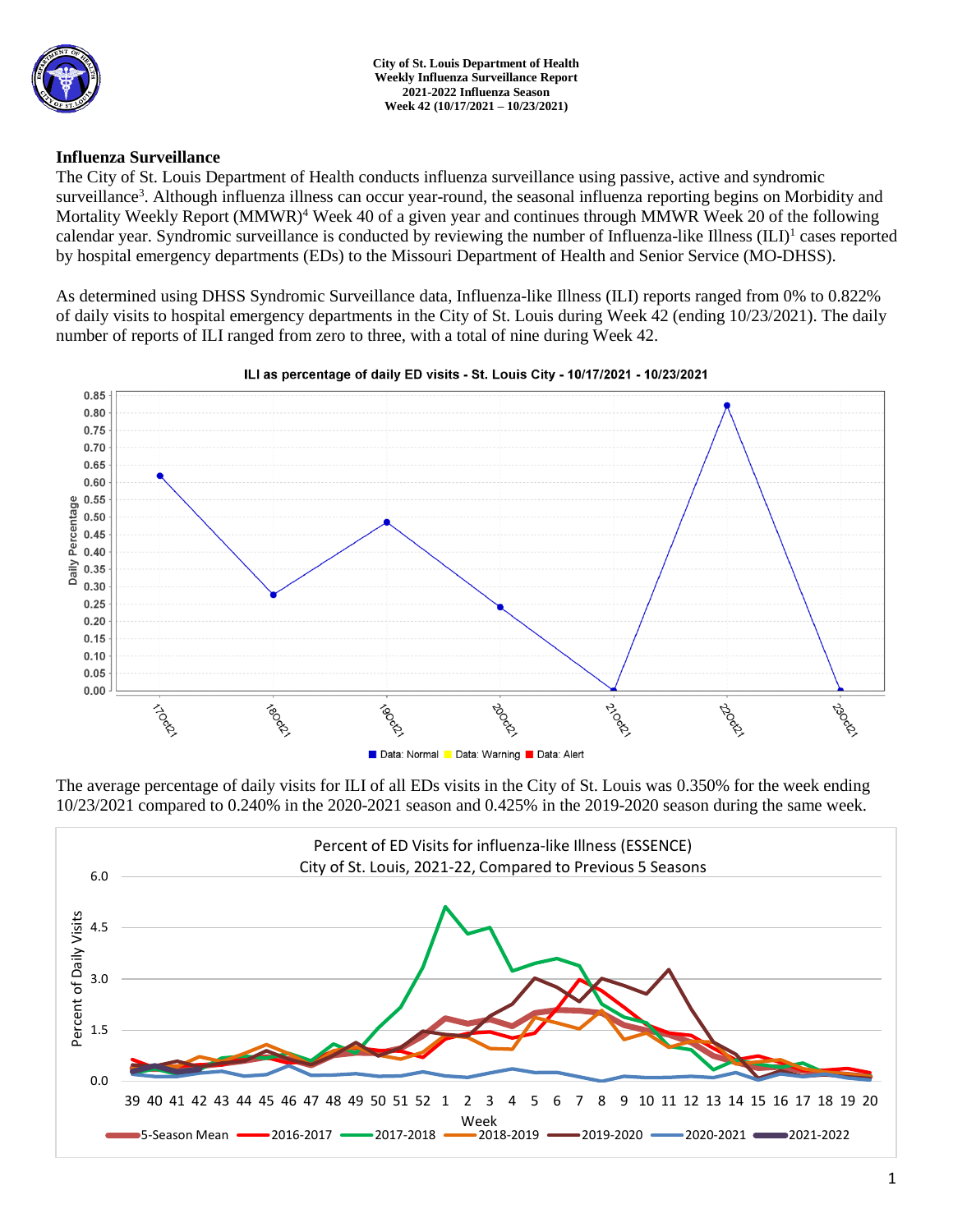

Passive surveillance is conducted through reporting of confirmed influenza cases<sup>2</sup> from various surveillance sites like hospitals, offices of healthcare providers, and laboratories. As of the current influenza season, for the week ending 10/23/2021, there has been one case of Influenza A and four cases of Influenza B for a total of five influenza cases in the City of St. Louis. Influenza A accounted for 20%, while influenza B accounted for 80% of total influenza cases. The data for the latest two weeks is provisional and is subject to change in the following weeks.

# **Table 1: Number of Laboratory Positive Influenza Cases by Influenza Type**

| <b>Influenza Type</b>       | Week 40<br>$(10/3/2021 -$<br>10/9/2021) | Week 41<br>$(10/10/2021 -$<br>10/16/2021) | Week 42<br>$(10/17/2021 -$<br>10/23/2021) | 2021-2022*<br>Season-to-Date | Percentage |
|-----------------------------|-----------------------------------------|-------------------------------------------|-------------------------------------------|------------------------------|------------|
| Influenza A                 | 0                                       |                                           | 0                                         |                              | 20%        |
| Influenza B                 |                                         |                                           |                                           |                              | 80%        |
| Influenza unknown / Untyped | 0                                       |                                           | 0                                         | 0                            | 0%         |
| <b>Total</b>                |                                         |                                           |                                           | 5                            | 100%       |

# **Table 2: Number of Laboratory Confirmed Influenza Cases by Age Group**

| <b>Age Group</b> | Week 40<br>$(10/3/2021 -$<br>10/9/2021 | Week 41<br>$(10/10/2021 -$<br>10/16/2021) | Week 42<br>$(10/17/2021 -$<br>10/23/2021) | 2021-2022*<br>Season-to-Date | Percentage |
|------------------|----------------------------------------|-------------------------------------------|-------------------------------------------|------------------------------|------------|
| 0 to 4 years     |                                        |                                           | 0                                         |                              | 20%        |
| 5 to 14 years    | 0                                      | 0                                         | 0                                         | U                            | 0%         |
| 15 to 24 years   | $\mathbf 0$                            | 0                                         |                                           |                              | 20%        |
| 25 to 49 years   | $\Omega$                               | <sup>0</sup>                              | 0                                         |                              | 20%        |
| 50 to 64 years   |                                        | <sup>0</sup>                              | $\mathbf 0$                               |                              | 20%        |
| 65+ years        |                                        | O                                         | 0                                         |                              | 20%        |
| <b>Total</b>     |                                        |                                           |                                           |                              | 100%       |

### **Table 3: Number of Laboratory Confirmed Influenza Cases by Age Group and Type** For Cases Reported between 09/26/2021 and 10/23/2021

| <b>Age Group</b> | <b>Type A</b> |       | <b>Type B</b> |      | <b>Unknown Type</b> |   | <b>Total</b> |      |
|------------------|---------------|-------|---------------|------|---------------------|---|--------------|------|
|                  | n.            | %     | n             | %    | n.                  | % | n            | %    |
| 0 to 4 years     |               | 100.0 |               | 0.0  | 0                   | 0 |              | 20.0 |
| 5 to 14 years    |               | 0.0   |               | 0.0  | 0                   | 0 |              | 0.0  |
| 15 to 24 years   |               | 0.0   |               | 25.0 | Ω                   | o |              | 20.0 |
| 25 to 49 years   |               | 0.0   |               | 25.0 |                     |   |              | 20.0 |
| 50 to 64 years   |               | 0.0   |               | 25.0 |                     |   |              | 20.0 |
| 65+ years        |               | 0.0   |               | 25.0 |                     |   |              | 20.0 |
| Total            |               |       |               |      |                     |   |              |      |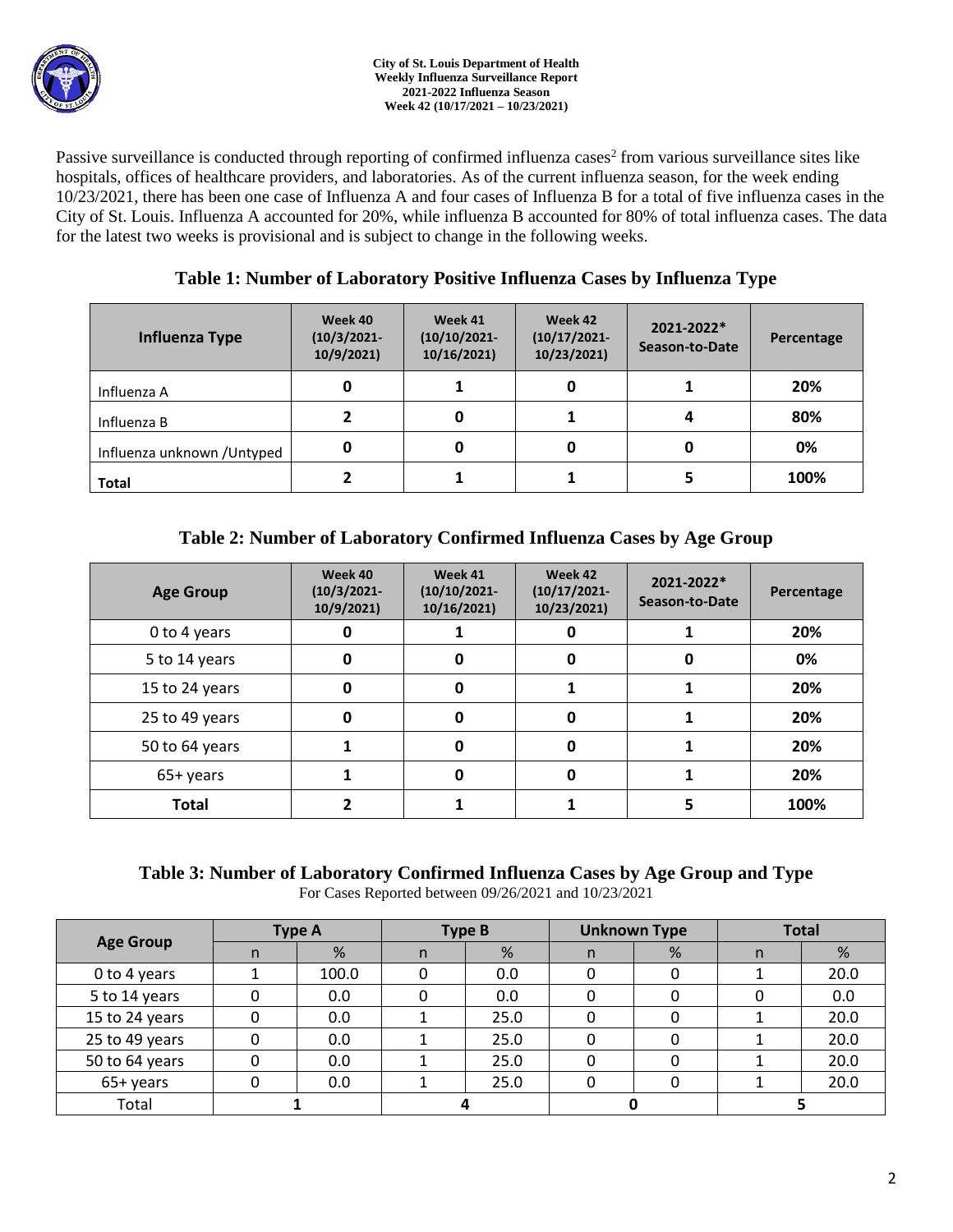

| <b>Previous</b><br><b>Seasons</b> | 2016-2017 | 2017-2018 | 2018-2019 | 2019-2020 | 2020-2021 | 2021-2022 | 5-Season<br><b>Mean</b> | 5-Season<br><b>Median</b> |
|-----------------------------------|-----------|-----------|-----------|-----------|-----------|-----------|-------------------------|---------------------------|
| Week 40                           |           |           |           |           |           |           |                         |                           |
| Week 41                           |           |           |           |           |           |           |                         |                           |
| Week 42                           |           |           |           |           |           |           |                         |                           |

# **Table 4: Total Number of Laboratory Confirmed Influenza Cases Through Previous 5 Seasons**



## **City of St. Louis Influenza Outbreaks:**

During the week ending 10/23/2021, no influenza outbreaks have been reported to the City of St. Louis Department of Health.